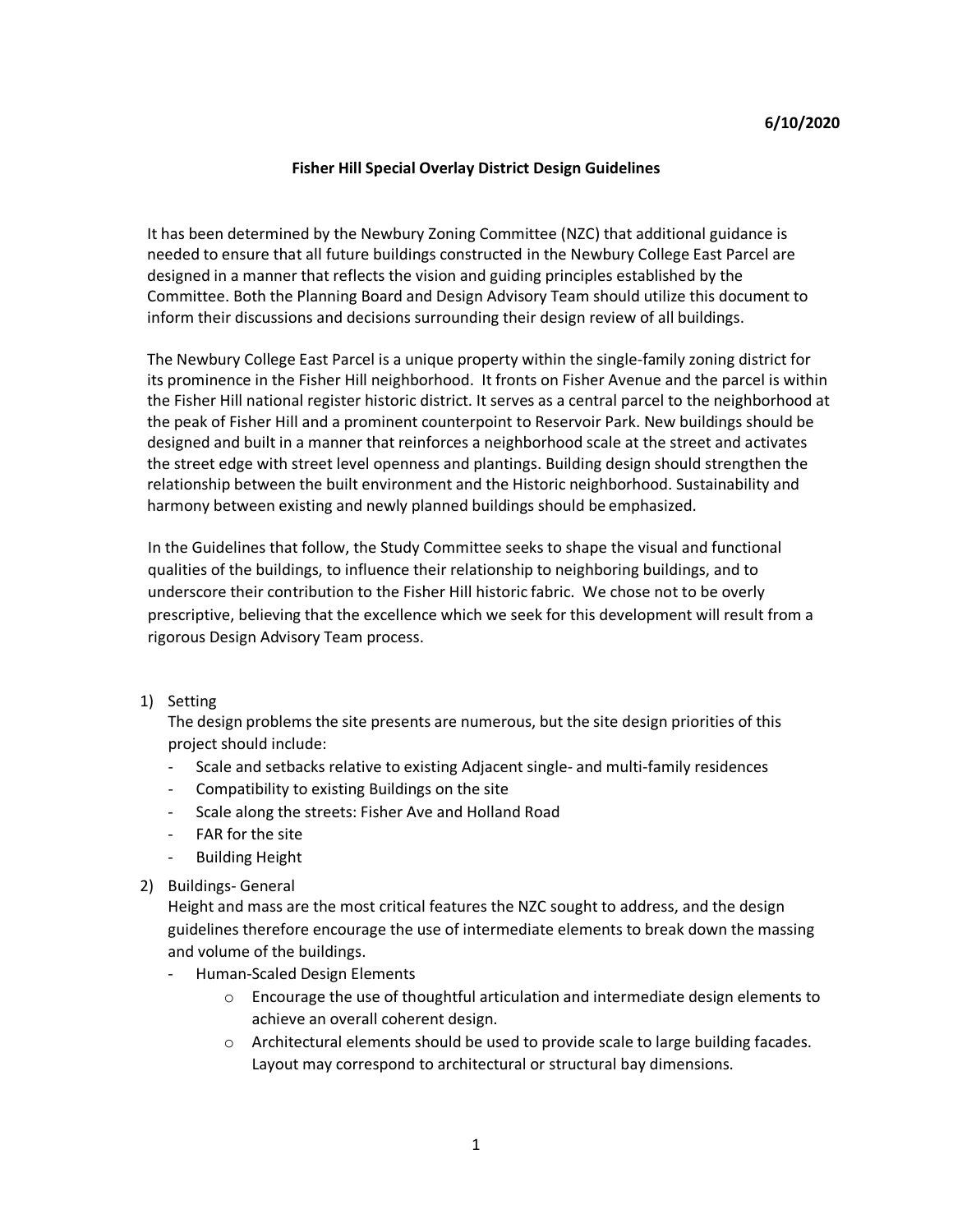- $\circ$  Variation in building massing may include changes in wall plane or height and may relate to primary building entries, window openings, important corners, or other significant architectural features.
- $\circ$  Variation in building massing and detail should relate to scale of surrounding buildings.
- $\circ$  Pedestrian scale streetscape components are encouraged; this may include benches and site lighting.

## **Materials**

- o Consistent with and relatable to local neighborhood buildings.
- $\circ$  Building materials should be selected with the objectives of quality and durability appropriate within its context, and sympathetic with materials used on local neighborhood buildings. Authentic materials are preferred: wood, stone, cast stone, brick, slate, and stucco. Where these materials are not possible, the alternative materials proposed should avoid the imitation of historic fabric (ex: if composite clapboards are used, they should not be stamped with wood grain).
- o Scale and texture of architectural detailing is important to relate to the existing historic fabric.
- $\circ$  To encourage human-scale buildings and to ensure the consistent use of high quality materials appropriate to this environment, buildings on this site may incorporate the following materials and detailing as appropriate:
	- **Masonry such as stone, cast stone, brick or architectural precast concrete**
	- **EXECO and SET AT ATT CLADGE 10 ATT CLADGE IS CLADGE 10** Cladding and architectural trim may include wood to the extent feasible. Composite/synthetic materials proposed are subject to review and approval.
	- Architectural metals including metal sheets with expressed seams. Limited use of standing metal seam roofing may be used where photovoltaics are required.
	- Roofing materials may include slate or shingles to the extent feasible. Composite/synthetic materials proposed are subject to review and approval. Roof material should have some surface relief.
- $\circ$  Carefully detailed selection of materials should reinforce architectural scaling and appropriate proportions.
- Roofs
	- $\circ$  Articulated roof forms are encouraged through changes in height and shape (hip and gambrel profiles) and the use of dormers, decks, eyebrows, chimneys and gutters.
	- o Limited use of flat roofs.
	- $\circ$  All Rooftop equipment should be screened from the street in a way that integrates the building architecture in form and material. Screen all rooftop equipment for decreased visibility from the street.
	- o The roof should complement the scale of the building and enhance the design qualities of base middle and top.
	- o Roof decks to have detailing consistent with residential scale and style and high quality materiality.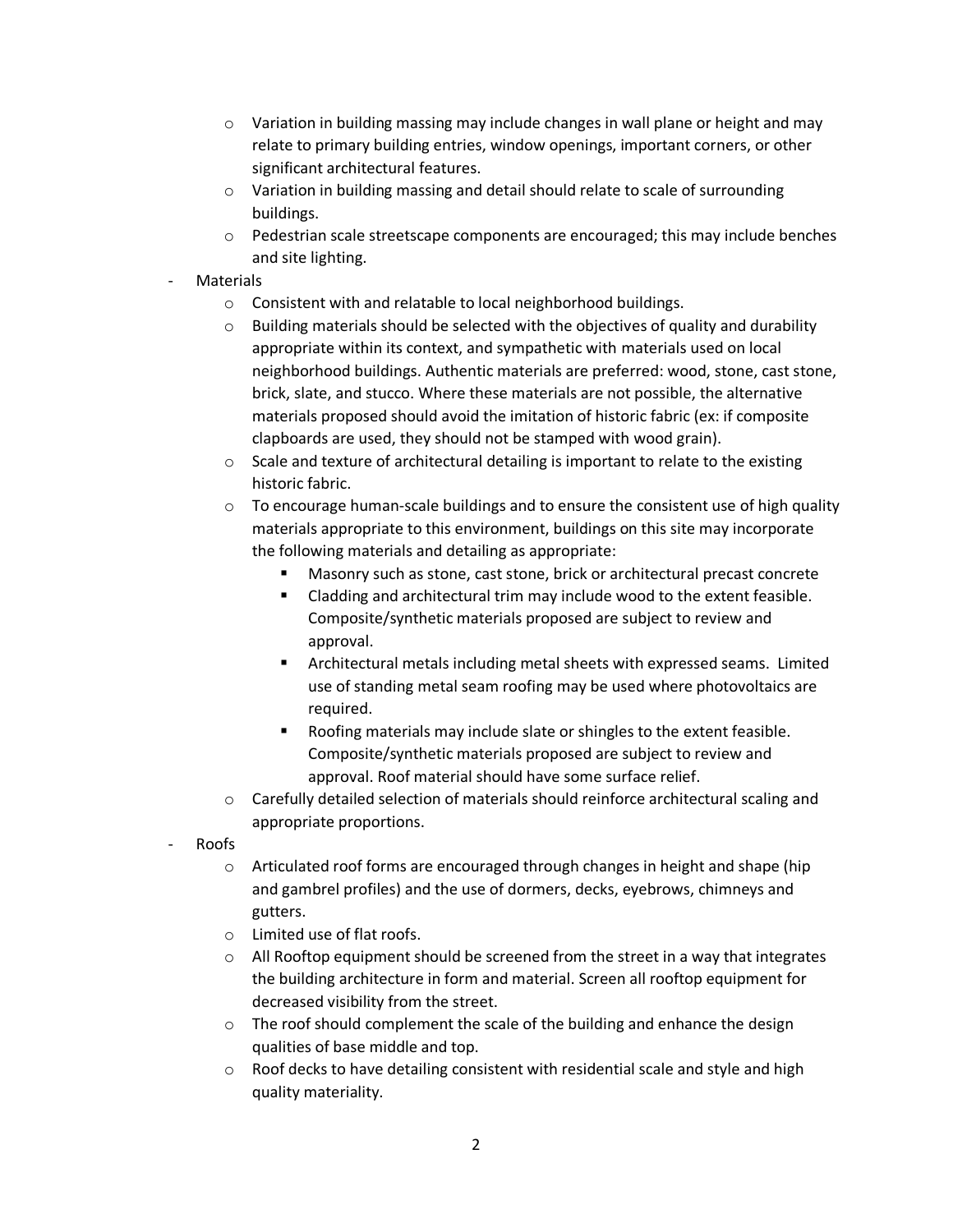- **Fenestration** 
	- o Residential scale, larger openings on more public ground floor spaces, smaller windows at upper floors.
	- o Vary scale of fenestration between living areas, bedrooms, etc.
	- $\circ$  Transparent glazing (non-tinted, non-colored) is encouraged as appropriate and to the extent feasible.
	- $\circ$  Location and patterns of glazing should enhance building function and scale.
	- o Recessed glazing, glass framing, and mullion patterns should be used to provide depth and substance to building façade and should consider play of sunlight across façade where appropriate.
	- $\circ$  Glazing systems should utilize framing and mullion systems that provide scale and surface relief.
- **Building Entries** 
	- o Use of porches, large openings, and canopies.
	- $\circ$  Primary building entries should be emphasized through changes in wall plane or building massing, a greater level of detail, quality of materials, and more articulated lighting.
- 3) Sustainable Design Elements
	- a. LEED standards will be used as a guideline. Goal of LEED Gold Certifiable; includes but is not limited to elements listed below.
	- b. Include elements of Passive House and WELL strategies
	- c. Will comply with the intent of the Town's No Fossil Fuels Bylaw with the exception of the indoor pool.
	- d. Implement Sustainable Site Measures which will include the following. See also Section 8: Landscaping.
		- a) Stormwater control measures will optimize on-site filtration using rain gardens and bioswales.
		- b) Bicycle parking will be provided on site to accommodate residents, staff, and visitors. Shower and dressing room access will be provided.
		- c) Consider use of permeable pavements such as permeable asphalt for driveways and parking areas, and permeable concrete pavers for the vehicular entry plaza, Holland Rd. overlook, and other site features.
		- d) Install native and drought tolerant plants. Incorporate bird friendly and pollinator plants.
		- e) Visual and physical access to vegetation.
		- f) Spaces designed to support social connection.
		- g) Full cut-off exterior light fixtures with LED lighting. Use of pole mounted fixtures limited to surface parking areas. Site lighting is encouraged to be installed at low elevation to adequately light the path of travel per code. All exterior lights will meet the required Backlight-Uplight-Glare rating. There will be no uplighting of landscaping or buildings.
		- h) Electric vehicles for on-site fleet of passenger vehicles. Electric vehicle charging stations will be provided in excess of Town requirements.
	- e. Optimize Energy Efficiency of Building Systems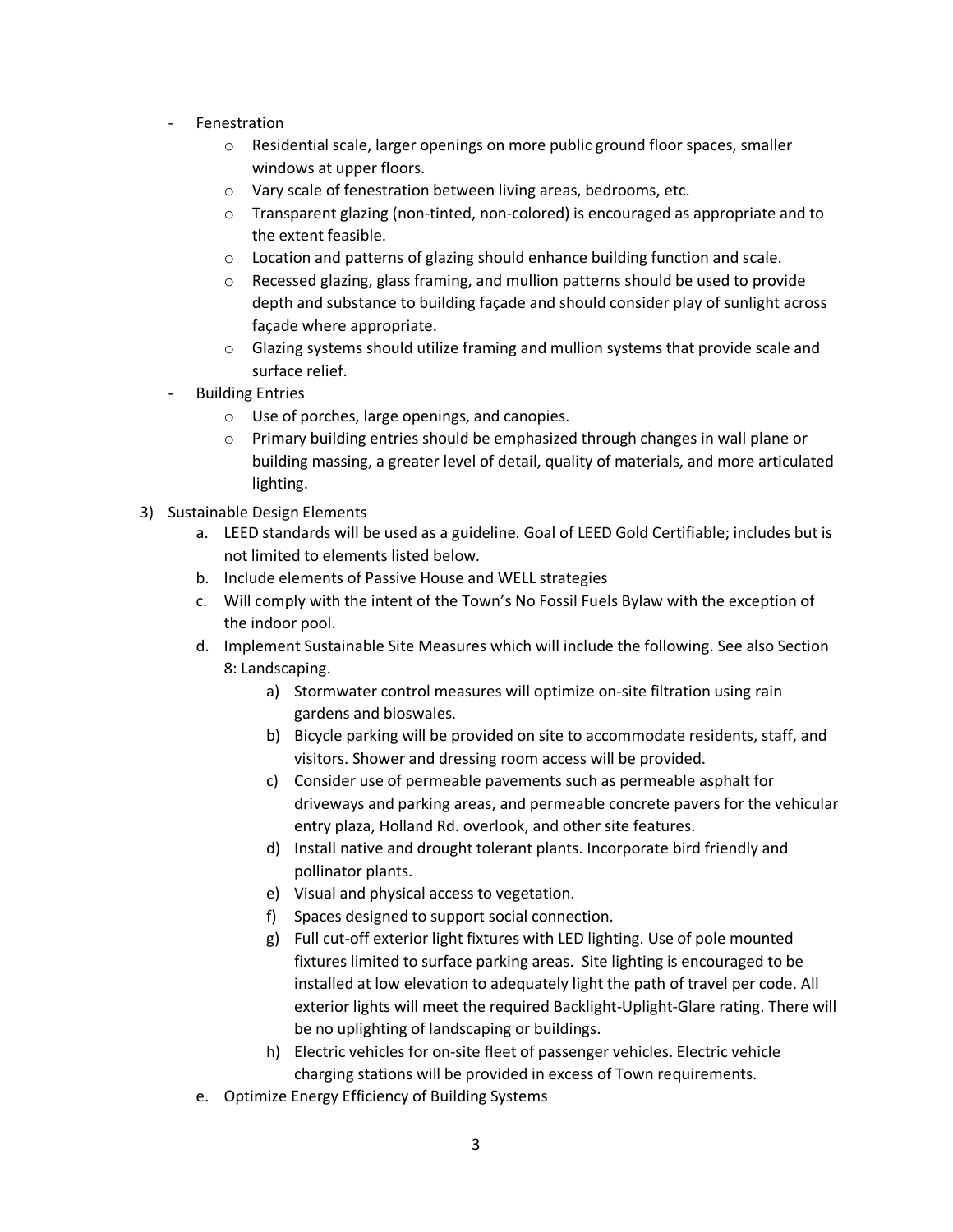- a) Reduce energy demand implement Passive House strategies to reduce energy use. Strategies include increased insulation at walls and roofs, tight building envelope, and high-performance windows.
- b) Harvest Site Energy: Optimize the building for solar renewable energy measures, consider including photovoltaic and solar thermal.
- c) Provide water-efficient plumbing fixtures
- d) Perform Building Commissioning for MEP systems and building envelope
- e) Provide training for Operations and Maintenance
- f. Indoor Environmental Quality
	- a) Optimize daylighting and views
	- b) Specify healthy building materials
	- c) Promote occupants' comfort and well-being by providing interior crosscontamination prevention measures and CO2 monitoring.
- g. Implement WELL strategies to provide users with a healthy building:
	- a) Aesthetic Circulation Network
	- b) Drinking Water Access
	- c) Restorative Room
	- d) Control Glare
- 4) New Buildings

The new building (s) may incorporate the following measures to minimize its scale, establish compatible massing relationships with adjacent structures, and engage the streetscape:

- Generous first floor height
- Public and common space on first floor
- Diminishing verticality
- Reduce footprint of building at top floor to create a diminished sense of scale intermittent roofdecks at top floor is encouraged.
- Building massing that is perpendicular to streets should be scaled down by reducing the building width at setbacks and creating smaller elements at the ends of massing, as demonstrated by the massing that was presented to the zoning committee on January 8<sup>th</sup>, 2020.
- 5) Historic Buildings
	- The applicant acknowledges that proposed changes to historic buildings are to be reviewed and approved by the Town's Preservation Planners and Commission if a lift of Demolition Stay is sought.
	- Propose the committees (Design Advisory Team and subcommittee of the Preservation Commission) hold joint meetings to streamline this process. Two of the Preservation subcommittee members will be nominated to represent the Commission on the Design Advisory Team.
	- Where existing historic buildings on site are to be retained, their renovation will be consistent with Secretary of the Interior's Standards for Rehabilitation. This applies to exterior elements of the buildings.
	- Any new intervention for accessibility to existing buildings will be consistent with the Secretary of Interior's Standards for Rehabilitation Connections to new buildings, etc. will be done in a historically sensitive manner to ensure consistency with existing historic elements.